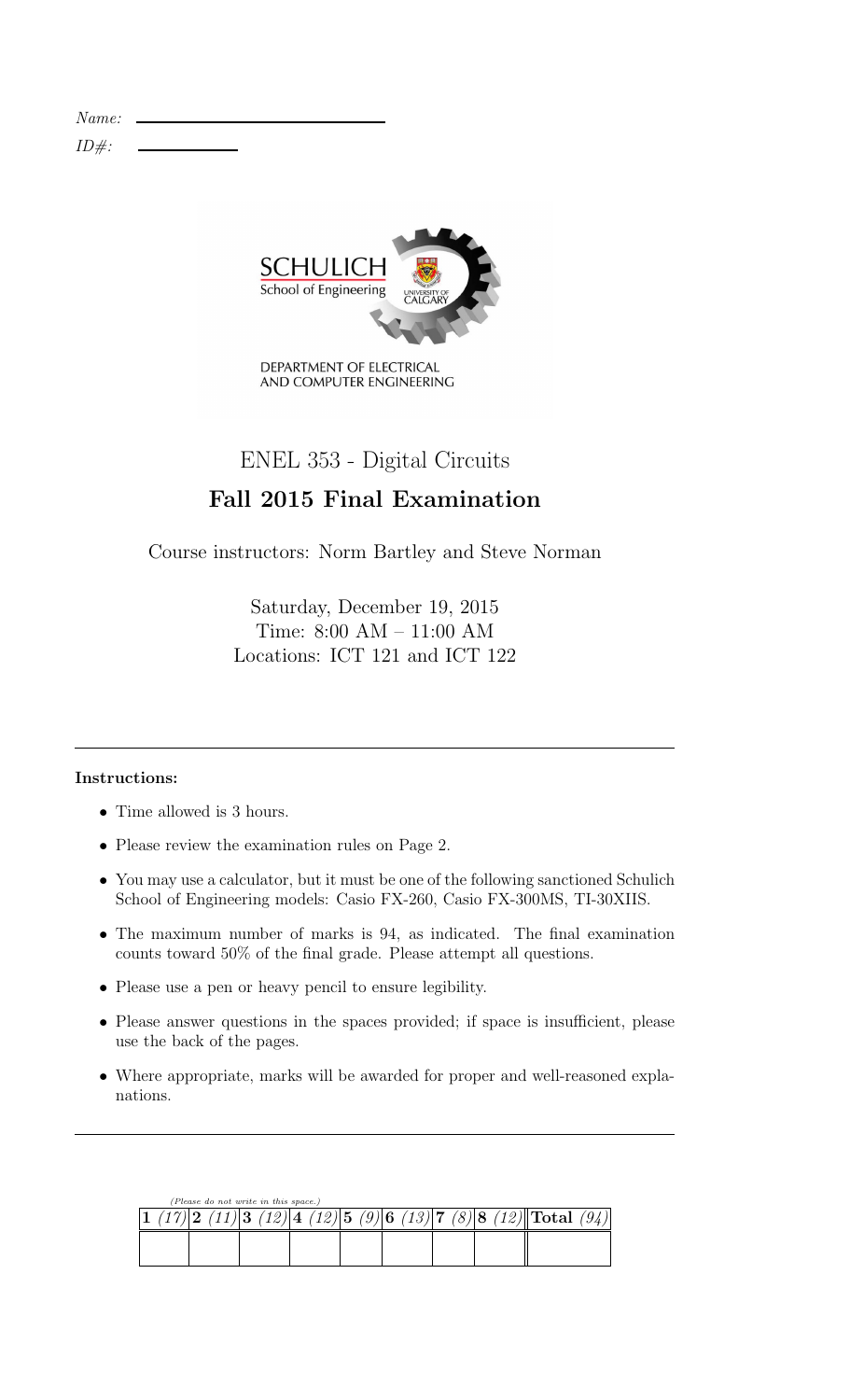### Student Identification

Each candidate must sign the Seating List confirming presence at the examination. All candidates for final examinations are required to place their University of Calgary I.D. cards on their desks for the duration of the examination. (Students writing mid-term tests can also be asked to provide identity proof.) Students without an I.D. card who can produce an acceptable alternative I.D., e.g., one with a printed name and photograph, are allowed to write the examination.

A student without acceptable I.D. will be required to complete an Identification Form. The form indicates that there is no guarantee that the examination paper will be graded if any discrepancies in identification are discovered after verification with the student's file. A student who refuses to produce identification or who refuses to complete and sign the Identification Form is not permitted to write the examination.

## Examination Rules

- (1) Students late in arriving will not normally be admitted after one-half hour of the examination time has passed.
- (2) No candidate will be permitted to leave the examination room until one-half hour has elapsed after the opening of the examination, nor during the last 15 minutes of the examination. All candidates remaining during the last 15 minutes of the examination period must remain at their desks until their papers have been collected by an invigilator.
- (3) All inquiries and requests must be addressed to supervisors only.
- (4) The following is strictly prohibited:
	- (a) speaking to other candidates or communicating with them under any circumstances whatsoever;
	- (b) bringing into the examination room any textbook, notebook or document not authorized by the examiner;
	- (c) making use of calculators, cameras, cell-phones, computers, headsets, pagers, PDA's, or any device not authorized by the examiner;
	- (d) leaving examination papers exposed to view;
	- (e) attempting to read other student's examination papers.

The penalty for violation of these rules is suspension or expulsion or such other penalty as may be determined.

- (5) Candidates are requested to write on both sides of the page, unless the examiner has asked that the left hand page be reserved for rough drafts or calculations.
- (6) Discarded matter is to be struck out and not removed by mutilation of the examination answer book.
- (7) Candidates are cautioned against writing on their examination paper any matter extraneous to the actual answering of the question set.
- (8) The candidate is to write his/her name on each answer book as directed and is to number each book.
- (9) During the examination a candidate must report to a supervisor before leaving the examination room.
- (10) Candidates must stop writing when the signal is given. Answer books must be handed to the supervisor-in-charge promptly. Failure to comply with this regulation will be cause for rejection of an answer paper.
- (11) If during the course of an examination a student becomes ill or receives word of a domestic affliction, the student should report at once to the supervisor, hand in the unfinished paper and request that it be cancelled. If physical and/or emotional ill health is the cause, the student must report at once to a physican/counsellor so that subsequent application for a deferred examination is supported by a completed Physician/Counsellor Statement form. Students can consult professionals at University Health Services or Counselling and Student Development Centre during normal working hours or consult their physician/counsellor in the community. Once an examination has been handed in for marking a student cannot request that the examination be cancelled for whatever reason. Such a request will be denied. Retroactive withdrawals will also not be considered.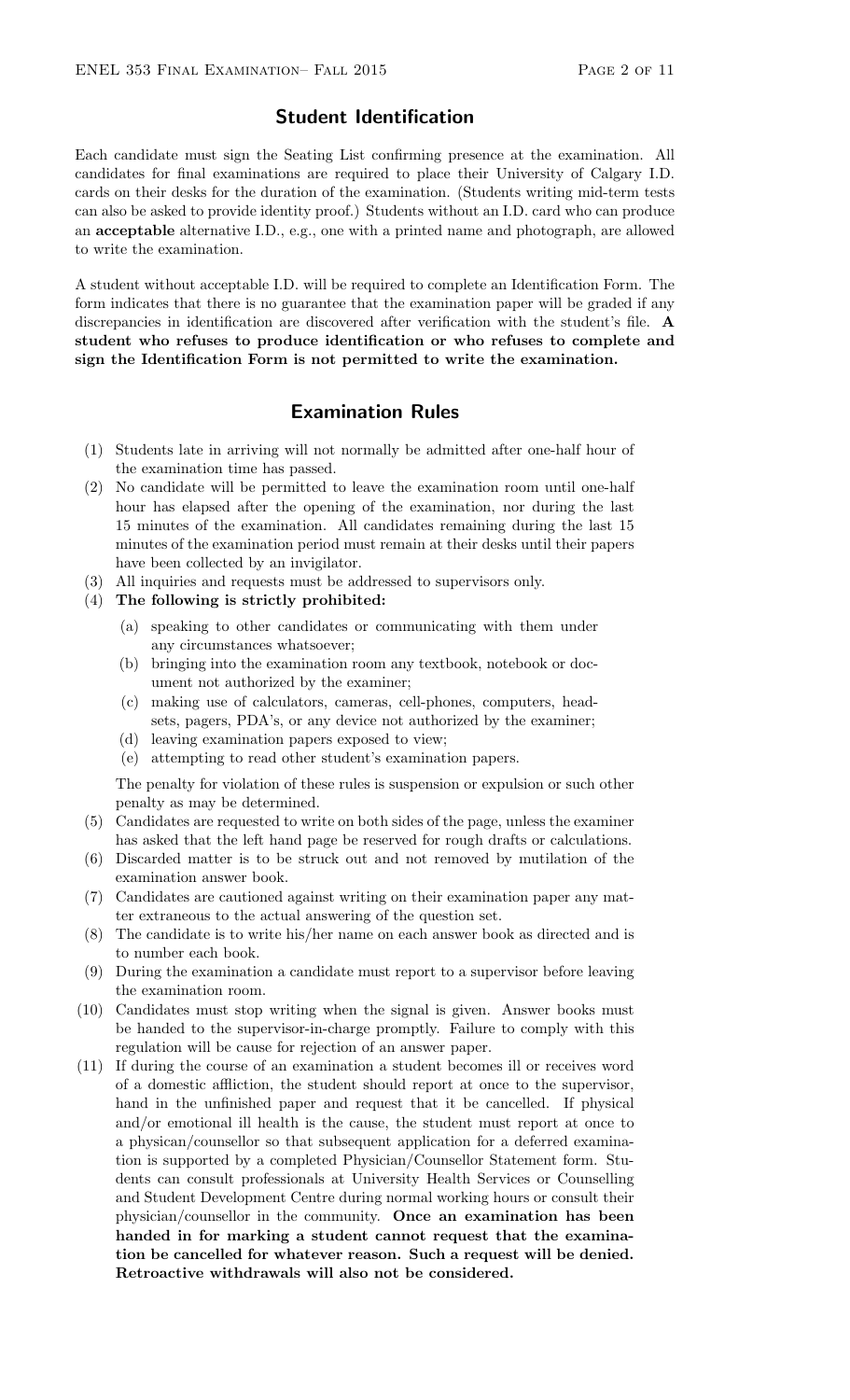- 1. [17 marks total.] Numbers, codes and binary addition.
	- (a) [2 mark.] In unsigned binary format, the 12-bit pattern 100100100110 represents a certain integer. Express its value in Binary Coded Decimal (BCD) format.
	- (b) [2 marks.] In sign/magnitude format, the eight-bit pattern 10011101 represents a certain integer. What is the eight-bit two's complement representation of the same integer?
	- (c) [3 marks.] Convert the *hexadecimal* number  $1B72_{16}$  to each of the formats given below. Show how you obtained your answers. octal: decimal:
	- (d) [2 marks.] Use repeated division to find the octal representation of  $2015_{10}$ .
	- (e) [1 mark.] Convert the six-bit Gray code 110011 to unsigned binary code.
	- (f) [3 marks.] Suppose that the 8-bit binary numbers 11011011 and 00101011 are added using 8-bit binary addition. If all numbers are interpreted as unsigned, will an overflow occur? If instead all numbers are interpreted as two's-complement, will an overflow occur? Give reasons for your answers.
	- (g) [4 marks.] Consider building a 2-bit signed integer comparator, with inputs and outputs as shown to the right.  $a_{1:0}$  and  $b_{1:0}$  are two-bit two's-complement numbers. L is true if and only if (iff)  $a_{1:0} < b_{1:0}$ . Likewise, G is true iff  $a_{1:0} > b_{1:0}$ . Finally, E is true iff  $a_{1:0}$  and  $b_{1:0}$ are equal.

| $\boldsymbol{a}_1$ | L  |  |
|--------------------|----|--|
| $a_0$              |    |  |
| $b_1$              | Н. |  |
| $b_0$              |    |  |

Complete the truth table below, and use dot notation on the given ROM array to show how to implement the comparator as a ROM.

| $a_1$        | $a_0$          | $b_1$        | b <sub>0</sub> | $\cal L$ | $\overline{G}$ | $\boldsymbol{E}$ |
|--------------|----------------|--------------|----------------|----------|----------------|------------------|
| $\mathbf{0}$ | 0              | $\mathbf{0}$ | $\mathbf 0$    |          |                |                  |
| $\mathbf{0}$ | 0              | 0            | $\mathbf 1$    |          |                |                  |
| $\mathbf{0}$ | $\mathbf 0$    | $\mathbf{1}$ | $\mathbf 0$    |          |                |                  |
| $\mathbf{0}$ | $\mathbf 0$    | $\mathbf{1}$ | $\mathbf 1$    |          |                |                  |
| $\mathbf{0}$ | $\mathbf 1$    | 0            | 0              |          |                |                  |
| $\mathbf{0}$ | $\mathbf{1}$   | 0            | $\mathbf{1}$   |          |                |                  |
| $\mathbf{0}$ | $\mathbf{1}$   | $\mathbf{1}$ | $\mathbf{0}$   |          |                |                  |
| $\mathbf{0}$ | $\mathbf{1}$   | $\mathbf{1}$ | $\mathbf 1$    |          |                |                  |
| $\mathbf 1$  | $\mathbf 0$    | $\mathbf{0}$ | $\mathbf 0$    |          |                |                  |
| $\mathbf{1}$ | 0              | 0            | $\mathbf 1$    |          |                |                  |
| $\mathbf{1}$ | $\mathbf 0$    | $\mathbf{1}$ | $\overline{0}$ |          |                |                  |
| $\mathbf{1}$ | $\overline{0}$ | $\mathbf 1$  | $\mathbf 1$    |          |                |                  |
| $\mathbf{1}$ | $\mathbf{1}$   | 0            | 0              |          |                |                  |
| $\mathbf{1}$ | $\mathbf{1}$   | 0            | $\mathbf 1$    |          |                |                  |
| $\mathbf 1$  | $\mathbf{1}$   | $\mathbf 1$  | 0              |          |                |                  |
| $\mathbf{1}$ | $\mathbf{1}$   | $\mathbf 1$  | $\mathbf 1$    |          |                |                  |
|              |                |              |                |          |                |                  |

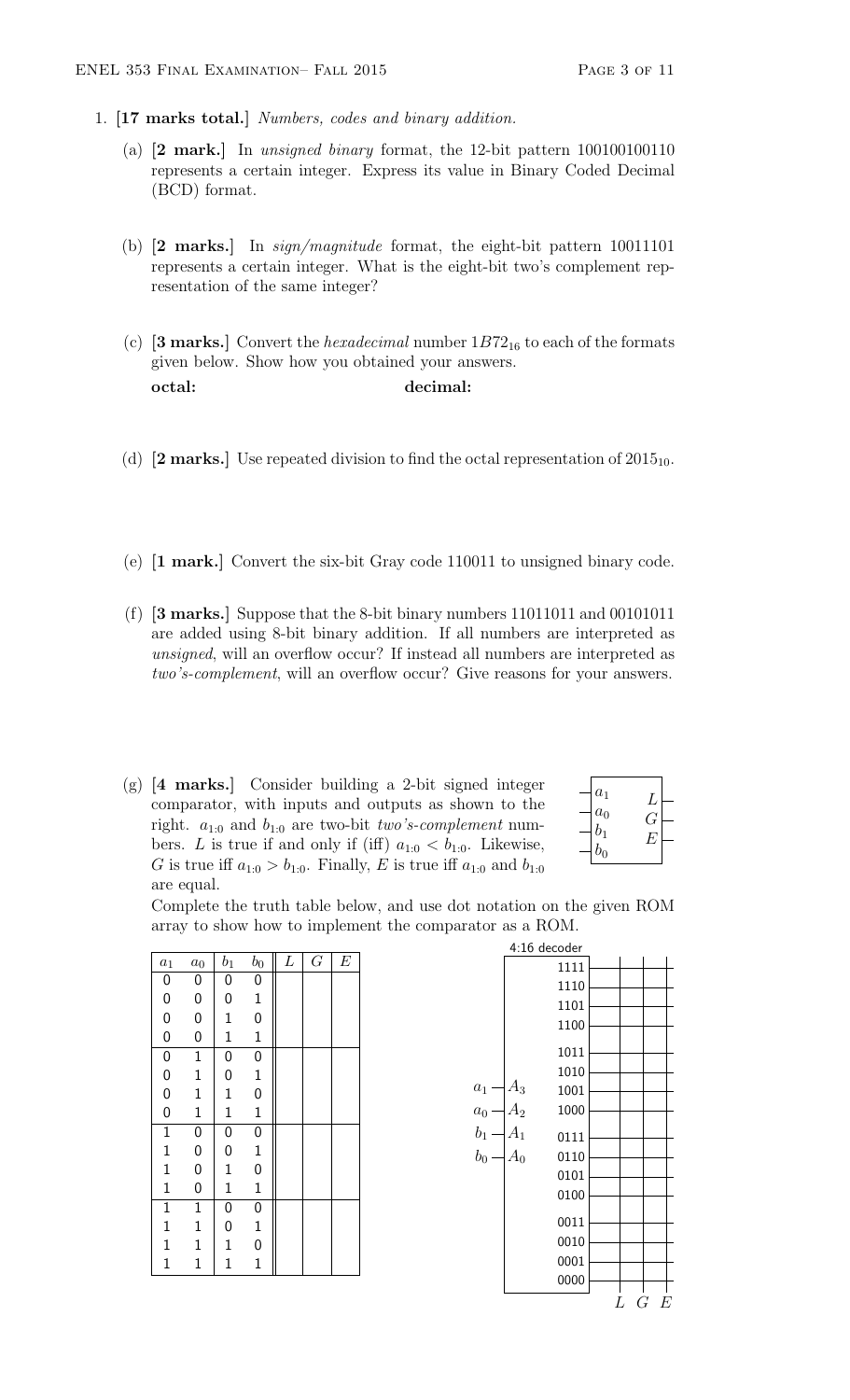### 2. [11 marks total.] Boolean algebra and multiplexers.

(a) [4 marks.] Use algebra to prove or disprove that  $X(A, B, C, D) = Y(A, B, C, D)$ in the circuits shown below. Do not use a truth table or K-map.



(b) [4 marks.] A useful property involving XOR operations is given by

$$
A + B = A \oplus B \oplus AB.
$$

Prove this algebraically. Do not use a truth table or a K-map.

(c) [3 marks.] Without using a truth table of a K-map, algebraically determine the minimal SOP form of the following expression:

$$
\overline{ACD} + \overline{C}D + ABD + B\overline{C}D + (A + C + D) + ABCD.
$$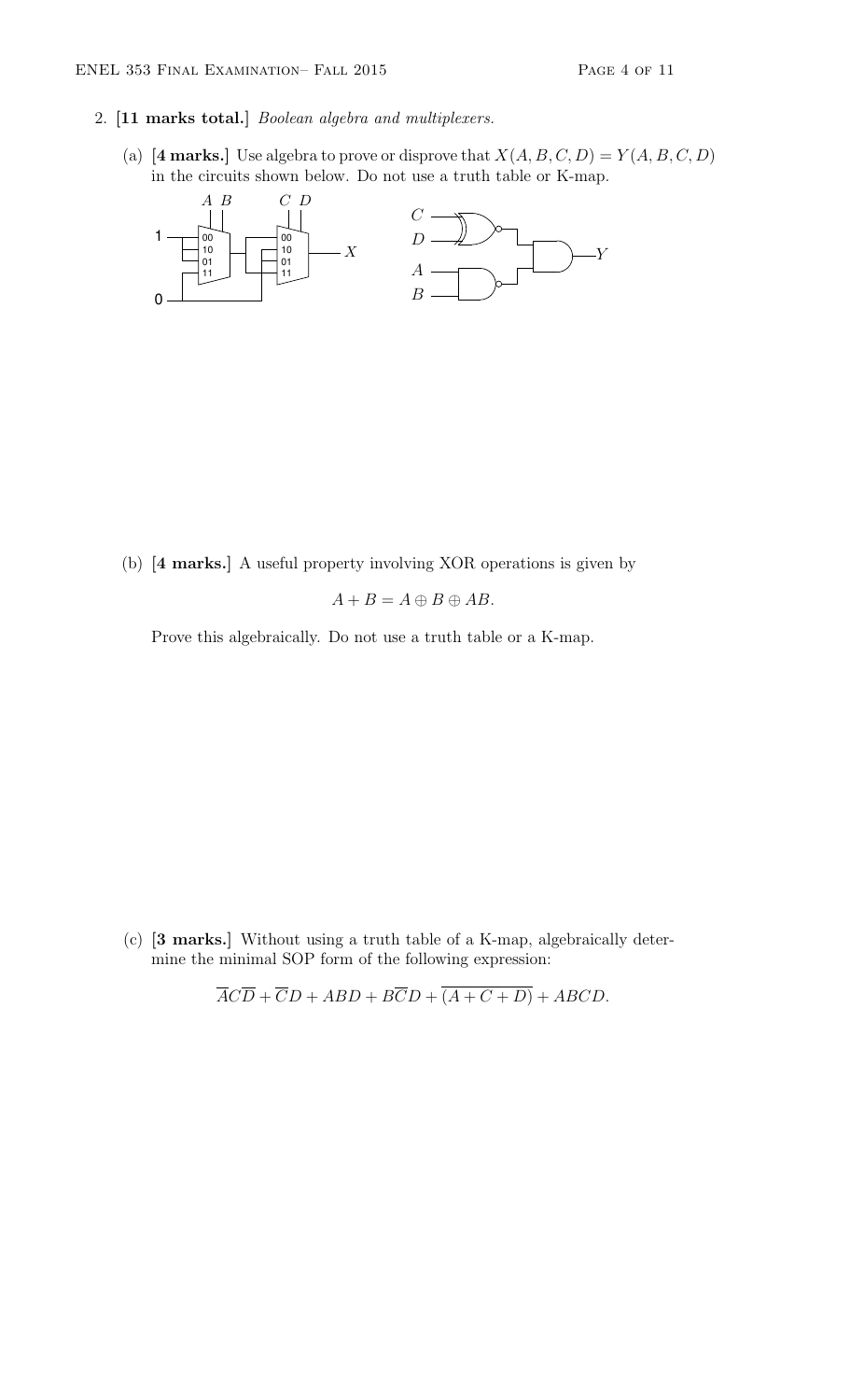## 3. [12 marks total.] K-map problems.

(a) [7 marks.] Consider the following two logic functions given in minterm and maxterm notation with the given don't-care conditions:

| <b>Function</b> | Expression                                         | Don't-care cells |
|-----------------|----------------------------------------------------|------------------|
| X(A, B, C, D)   | $\sum (m_0, m_2, m_4, m_5, m_6, m_7, m_9, m_{10})$ | 3, 8, 13, 15     |
| Y(A, B, C, D)   | $\prod (M_0, M_3, M_5, M_8, M_{14})$               | 1, 12, 15        |

Use the blank K-maps below to determine all minimal SOP expressions for each of  $X$  and  $Y$ . On just the map for  $X$ , indicate all of the distinguished 1-cells and the essential prime implicants. (You are welcome to draw extra K-maps to help present your solutions.)



(b) [5 marks.] Use the same maps from part (a) to determine all minimal POS expressions for each of  $X$  and  $Y$ .

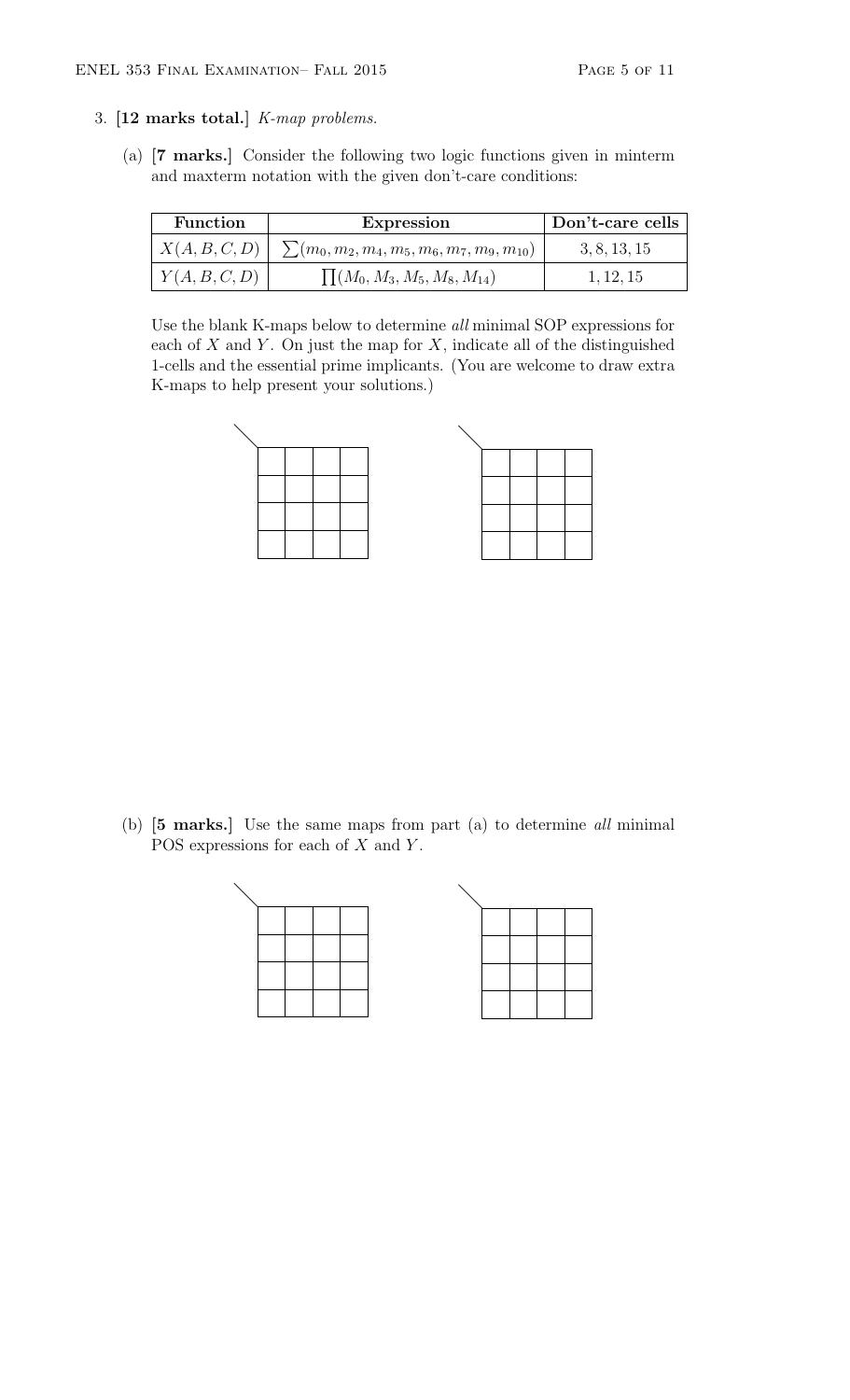#### 4. [12 marks total.] Questions about sequential logic elements.

(a) [3 marks.] This part is about the essential behaviour of a D latch. Complete the timing diagram.



(b) [3 marks.] The schematic below shows one way to build a DFF (D flipflop) with both an enable  $(EN)$  input and a synchronous reset  $(r)$  input, using a "plain" DFF and some combinational logic. Complete the timing diagram.



(c) [3 marks.] The state register in this circuit has synchronous reset. Complete the timing diagram.



(d) [3 marks.] The circuit below is a D flip-flop made from two D latches; each D latch uses a NOR-based SR latch. Use the given timing data to determine  $t_{\text{pcq}}$  and  $t_{\text{ccq}}$  for the D flip-flop.



*Important hints*  $\dots$  (1) You may assume that the signal on D satisfies a setup-time constraint, so that the signal at n1 is always stable well in advance of a rising edge of clk. (2) You need to consider both possible cases in which  $n1 \neq Q$  just before a rising edge of CLK.

| gate       | $t_{\rm pd}$     | $t_{\mathrm{cd}}$ |
|------------|------------------|-------------------|
| <b>NOT</b> | 15 <sub>ps</sub> | 10 <sub>ps</sub>  |
| AND2       | $41$ ps          | 32 <sub>ps</sub>  |
| NOR2       | 33 <sub>ps</sub> | $26$ ps           |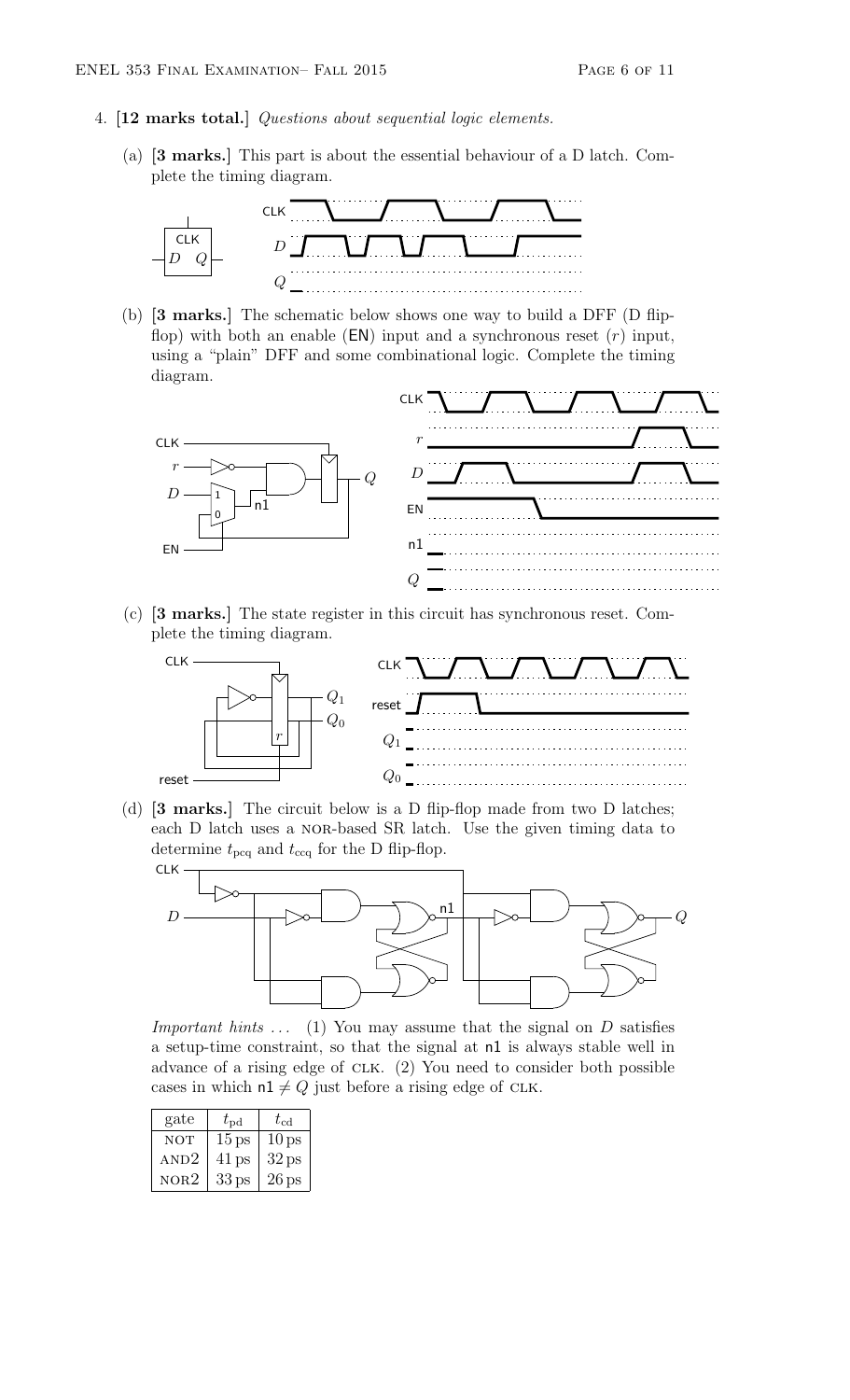- 5. [9 marks total.] Consider the design of an FSM with a 1-bit input A and a 1-bit output  $Y$ , with this behaviour  $\dots$ 
	- Y should be 1 if the FSM has detected the following values for  $A$  at the last 5 rising edges of CLK: from least-recent to most-recent, 11010.
	- $Y$  should be 1 if the FSM has detected 11010 followed by one or more repetitions of the sequence 010.
	- $Y$  should be 0 at all other times.

In other words, the FSM detects 11010, 11010 010, 11010 010 010, and so on, as shown in this timing diagram:



- (a) [1 mark.] Should this be a Moore FSM design or a Mealy FSM design? Give a reason for your answer.
- (b) [4 marks.] Draw a state-transition diagram for the FSM.

(c) [4 marks.] Make next-state and output logic tables that match the diagram of part (b). Use symbols such as S0, S1, and so on for the states.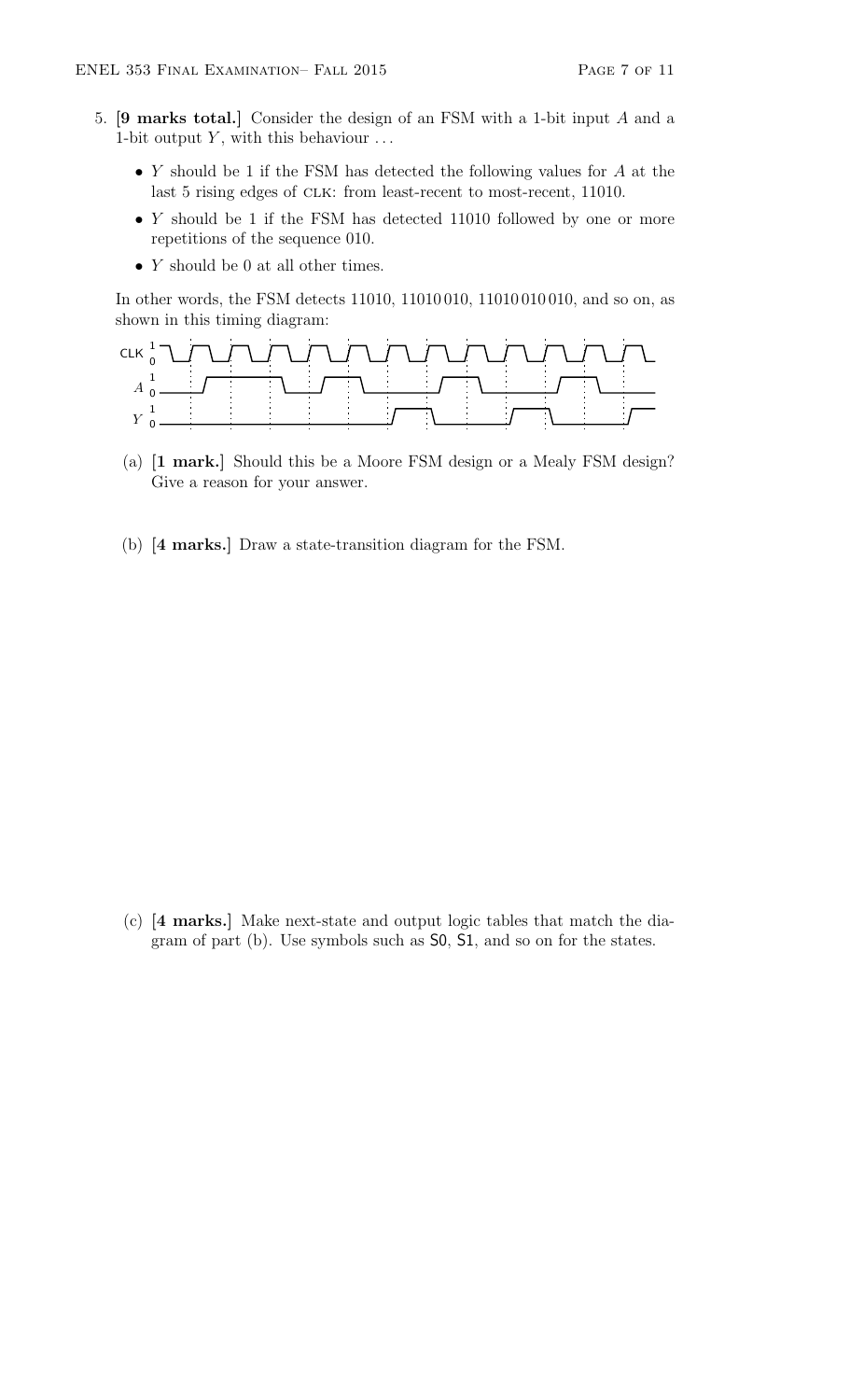### 6. [13 marks total.] Questions about timing constraints and voltage levels.

(a) [4 marks.] In the circuit below, timing parameters for the registers are:  $t_{\text{setup}} = 51 \,\text{ps}, t_{\text{hold}} = 12 \,\text{ps}, t_{\text{pcq}} = 53 \,\text{ps}, \text{ and } t_{\text{ccq}} = 26 \,\text{ps}.$  Timing parameters for combinational logic are given in this table:



Suppose that  $t_{\text{skew}} = 21 \,\text{ps}$ . What is the minimum clock period  $T_{\text{C}}$  needed to ensure that there won't be a setup time violation?

(b)  $[2 \text{ marks.}]$  Now suppose that for the circuit of part (a), the value of  $t_{\text{skew}}$ is 60 ps. Is there a risk of a hold-time violation, or not? Provide numerical calculations to support your answer.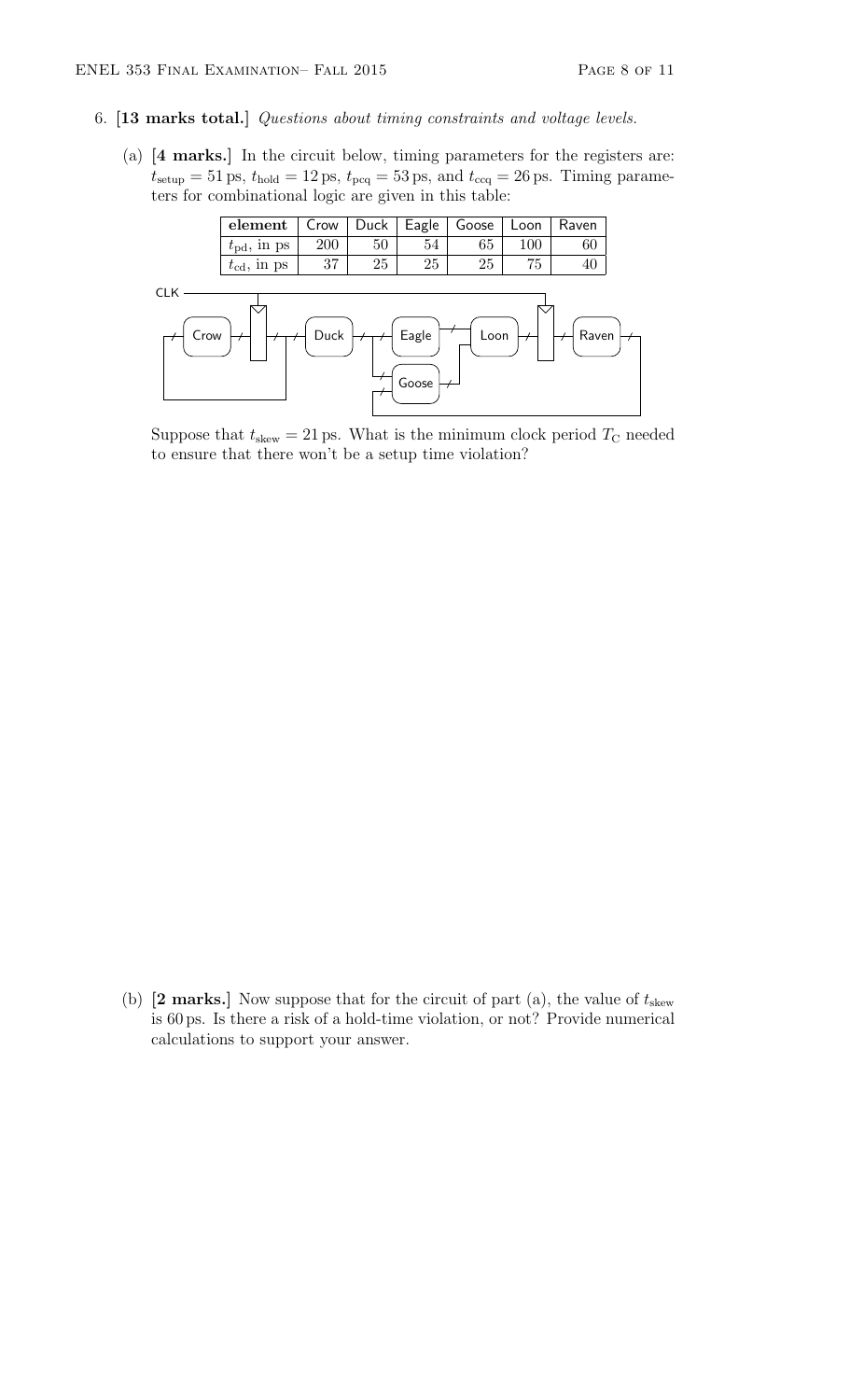(c) [2 marks.] In the circuit below, CLK1 is expected to have a frequency of 90–100 MHz and CLK2 is expected to have a frequency of 2.9–3.0 GHz; the two clocks will come from completely unrelated sources. The element called next-state logic 1 has been designed to avoid any timing problems on the path from state register 1 back to state register 1; similarly, next-state logic 2 has been designed to avoid any timing problems on the path from state register 2 back to state register 2.



Explain briefly why there is a major risk of metastability in state register 2.

(d) [2 marks.] Suppose that the circuit of part (c) is redesigned as shown below, and that  $t_{\text{setup}}$  for each of regA, regB, and state register 2 is 40 ps. Suppose also that it is extremely unlikely that the resolution time for each of those three registers will ever be greater than 150 ps.



Explain briefly why there is no longer a major risk of metastability in state register 2.

(e) [3 marks.] The table below on the left specifies important voltage levels for the Advanced High Speed TTL-Compatible CMOS logic family operating with  $V_{\text{DD}} = 5.0 \text{ V}$ . Fill in the table on the right with either the most precise possible range of output voltages, or an explanation of why the range is unknown.

|                                                                            | gate                      | output range or explanation |
|----------------------------------------------------------------------------|---------------------------|-----------------------------|
| 3.80 V<br>$V_{\text{OH}}$                                                  | $2.50\,\mathrm{V}$        |                             |
| $V_{\rm IH}$<br>2.00V<br>$V_{\rm IL}$<br>1.35V<br>$V_{\text{OL}}$<br>0.44V | 1.15 V<br>1.40 V<br>0.70V |                             |
|                                                                            | 4.90 V<br>3.10V           |                             |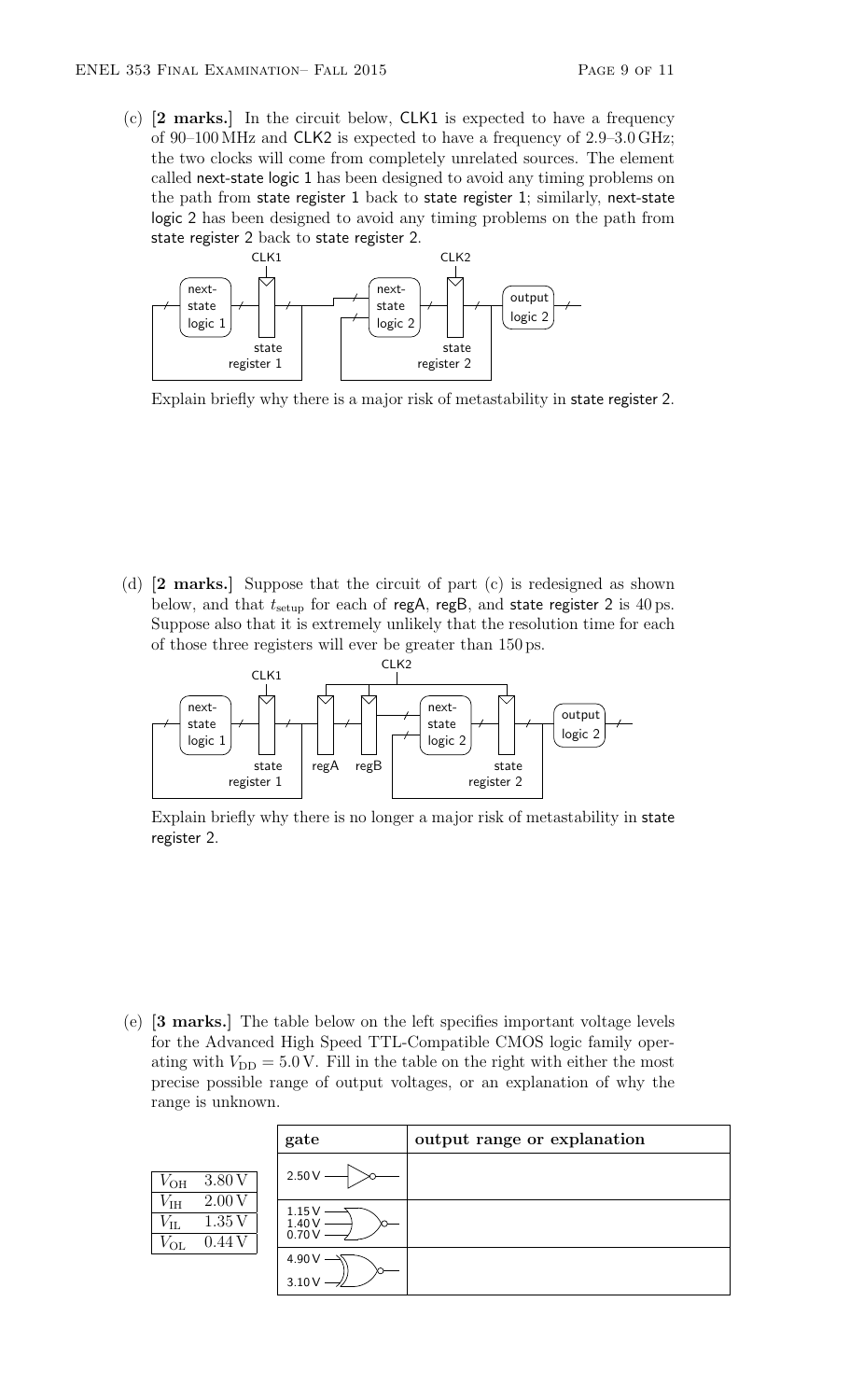- 7. [8 marks total.] Design of synchronous counters.
	- (a) [4 marks.] Consider the design of a counter with 1-bit input B and a two-bit output  $Y_{1:0}$ . When  $B = 1$  the output should go through the cycle 00, 01, 10, 11, 00, 01, and so on, changing on each rising edge of clk. When  $B = 0$  the output should stay frozen from one clock cycle to the next.

Such a counter can be built with a small ROM array and two DFFs. Put dots on the ROM array to complete the design, using the space to the right of the schematic to show your intermediate steps.



(b) [4 marks.] Now consider the design of a similar counter, with 1-bit input E and four-bit output  $Z_{3:0}$ . When  $E = 0$ , the counter should be frozen, and when  $E = 1$ , the counter should cycle through the unsigned binary sequence 0000, 0001, 0010,  $\dots$ , 1110, 1111, 0000, 0001, and so on. The incomplete schematic below shows two copies of the counter designed in part (a), and the signals  $E$  and  $Z_{3:0}$ . By adding one or two logic gates and some wires, complete the design of the counter described in the previous paragraph, then write one or two short sentences to explain how the design works.